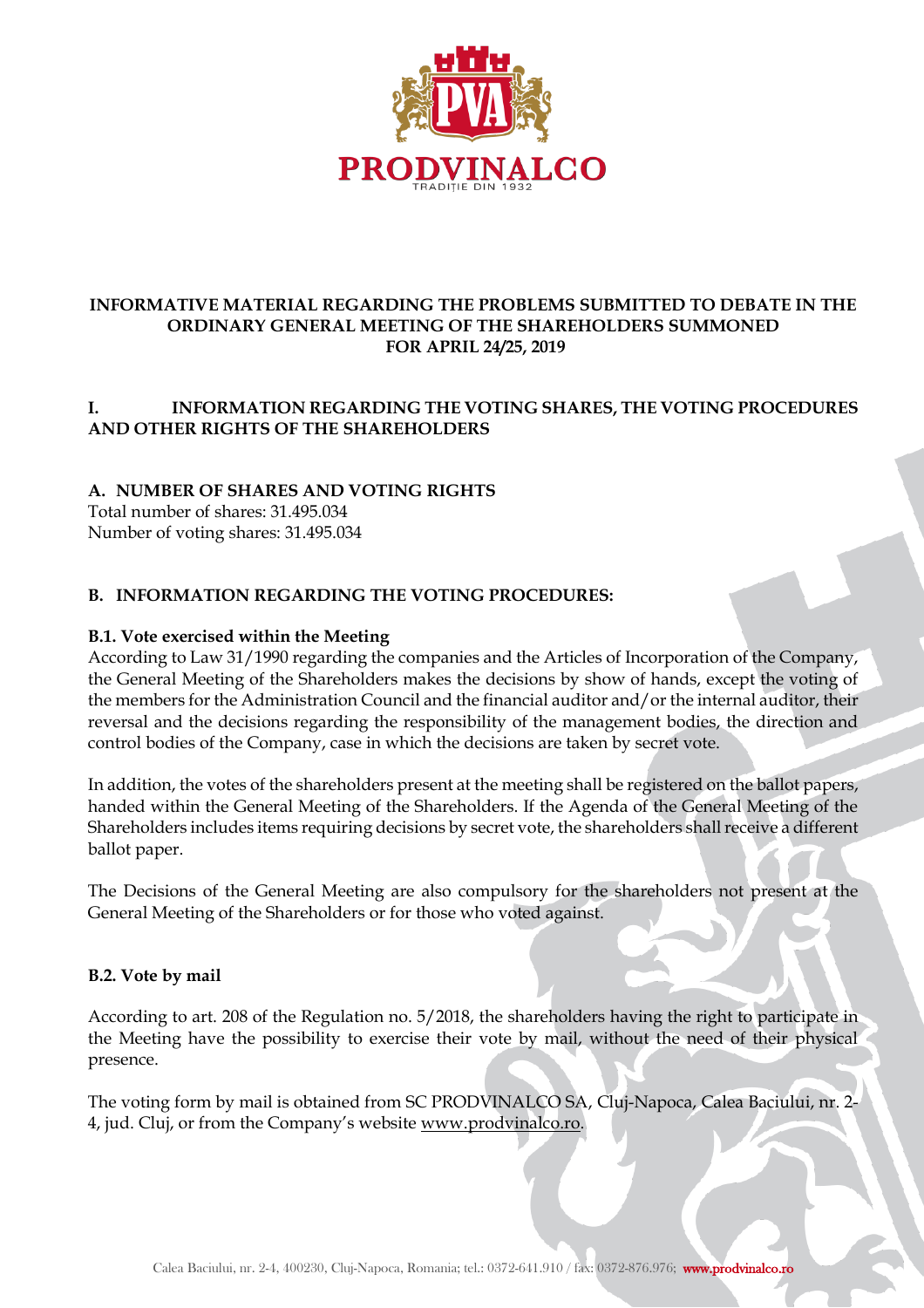

The voting form by mail must be transmitted in original to SC PRODVINALCO SA, direction: Cluj-Napoca, Calea Baciului, nr. 2-4, jud. Cluj, mentioning on the envelope *"voting form by mail for the Ordinary General Meeting of the Shareholders", together with the shareholder's surname and name.*

The voting forms must be accompanied by the documents certifying the shareholder capacity, as mentioned below.

Likewise, the voting form by mail may be transmitted as an electronic document with embedded electronic signature, according to Law 455/2001 regarding the electronic signature, by e-mail at the direction [actionari@prodvinalco.ro,](mailto:actionari@prodvinalco.ro) including at Subject *shareholder's surname and name*, as well as the mention *"ballot by mail and documents certifying the capacity of shareholder.*

Voting by mail may be expressed by a representative only if the representative has received from the shareholder a special or general proxy, which must be transmitted to Prodvinalco SA, 48 hours before the general meeting, in copy, including compliance with the original statement signed by the representative.

The voting form by mail must arrive to SC PRODVINALCO SA, direction Cluj-Napoca, Calea Baciului, nr. 2-4, jud. Cluj, no later than the date mentioned in the convening notice.

## **B.3. Representation of the Shareholders in the General Meeting of the Shareholders**

The representation of the shareholders in the General Meeting of Shareholders can also be done by other people than the shareholders based on general or special proxy.

The general proxy is granted for representation in one or more general meetings of shareholders of one or more companies identified in the proxy, which does not contain specific voting instructions from the shareholder.

The general proxy must contain the information mentioned on art. 202 of Regulation no. 5/2018. Shareholders can not be represented in the General Meeting of Shareholders based on an general proxy by a person who is in a conflict of interest, as is mentioned in art. 92, paragraph 15 , point a-d of Law 24/2017.

Before their first use, a copy of the general proxy must be submitted to Prodvinalco SA, 48 hours before the general meeting, including a statement of compliance with the original, signed by the representative. The general proxy given by a shareholder, as a customer, to an intermediary or to a lawyer, will be accepted by Prodvinalco SA without requesting additional documents regarding the shareholder, according to art. 205 of Regulation no. 5/2018.

Special proxy can be granted to any person for representation in the General Meeting of Shareholders and contains specific voting instructions from the shareholder issuer.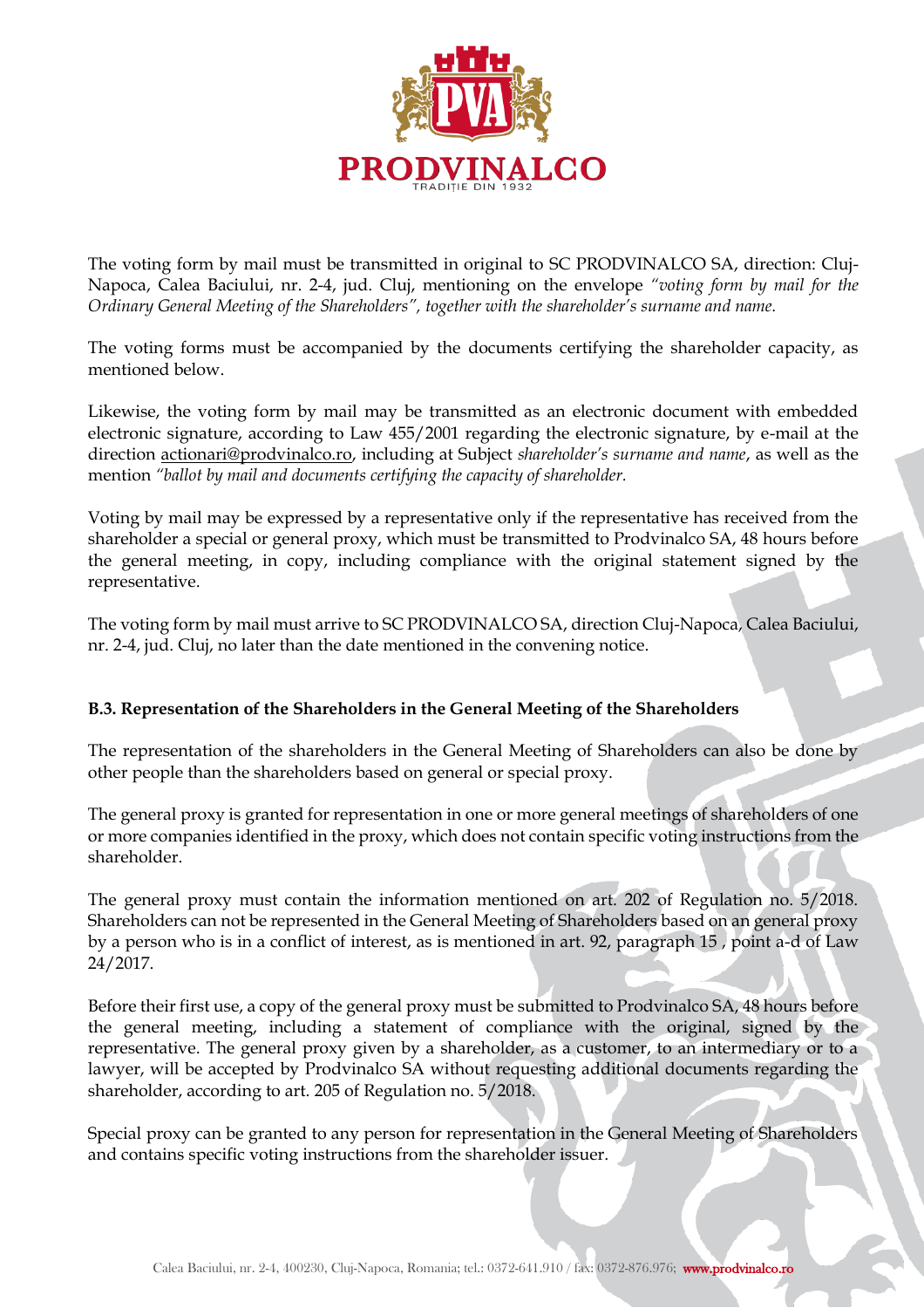

The special proxy may be obtained from SC PRODVINALCO SA, Cluj-Napoca, Calea Baciului, nr. 2-4, jud. Cluj, or from the Company's website [www.prodvinalco.ro.](http://www.prodvinalco.ro/)

The special proxy must be transmitted in original to SC PRODVINALCO SA, direction: Cluj-Napoca, Calea Baciului, nr. 2-4, jud. Cluj, mentioning on the envelope *"special power of attorney for the Ordinary General Meeting of the Shareholders", together with the shareholder's surname and name*, accompanied by documents certifying the shareholder capacity, as indicated below.

Likewise, the special proxy may be transmitted o shall be transmitted as an electronic document with embedded electronic signature, according to Law 455/2001 regarding the electronic signature, by email at the direction [actionari@prodvinalco.ro,](mailto:actionari@prodvinalco.ro) having at Subject the *shareholder's surname and name*, as well as the mentions *"special power of attorney for the Ordinary General Meeting of the Shareholders" and "documents certifying the shareholder capacity"* and must include: special proxy filled in and signed and the documents certifying the shareholder capacity, as presented below.

The special proxy of must be received at the headquarters of PRODVINALCO SA, Cluj-Napoca, Calea Baciului, nr. 2-4, jud. Cluj, no later than the date mentioned in the convening notice.

#### **B.4. Documents certifying the shareholder capacity**

In case of the shareholders natural persons, they must prove their capacity by an identity card or a certified true copy of the identity card.

In case of the shareholders legal persons or entities with no legal personality, the capacity of legal representative shall be proved in virtue of the shareholders' list from the reference date, received from the central depository. The documents certifying the capacity of legal representative drawn up in a foreign language, other than English, must be accompanied by a translation made by a sworn translator in Romanian or English. The notary or Apostille certification of the documents certifying the capacity of legal representative of the shareholder is not compulsory.

#### **B.5. Centralization of the votes by mail and of the proxies**

In view of keeping the forms of votes by mail and of the proxies which are to be transmitted to the company on celebrating the General Meetings of the Shareholders, the Administration Council appointed a Committee. The Committee enters into force on the date of summoning the General Meetings of the Shareholders and until its progress.

The Committee has the obligation to safely keep the proxies and the forms of vote by mail and to guarantee their confidentiality until the putting in the meeting within the monthly meeting of each decision of the agenda.

Once the registration term of the votes by mail and the proxies established by the meeting notice has expired, the Committee appointed, according to the provisions above shall open the envelopes containing the proxies, the votes exercised by mail or presented at the company's headquarters, shall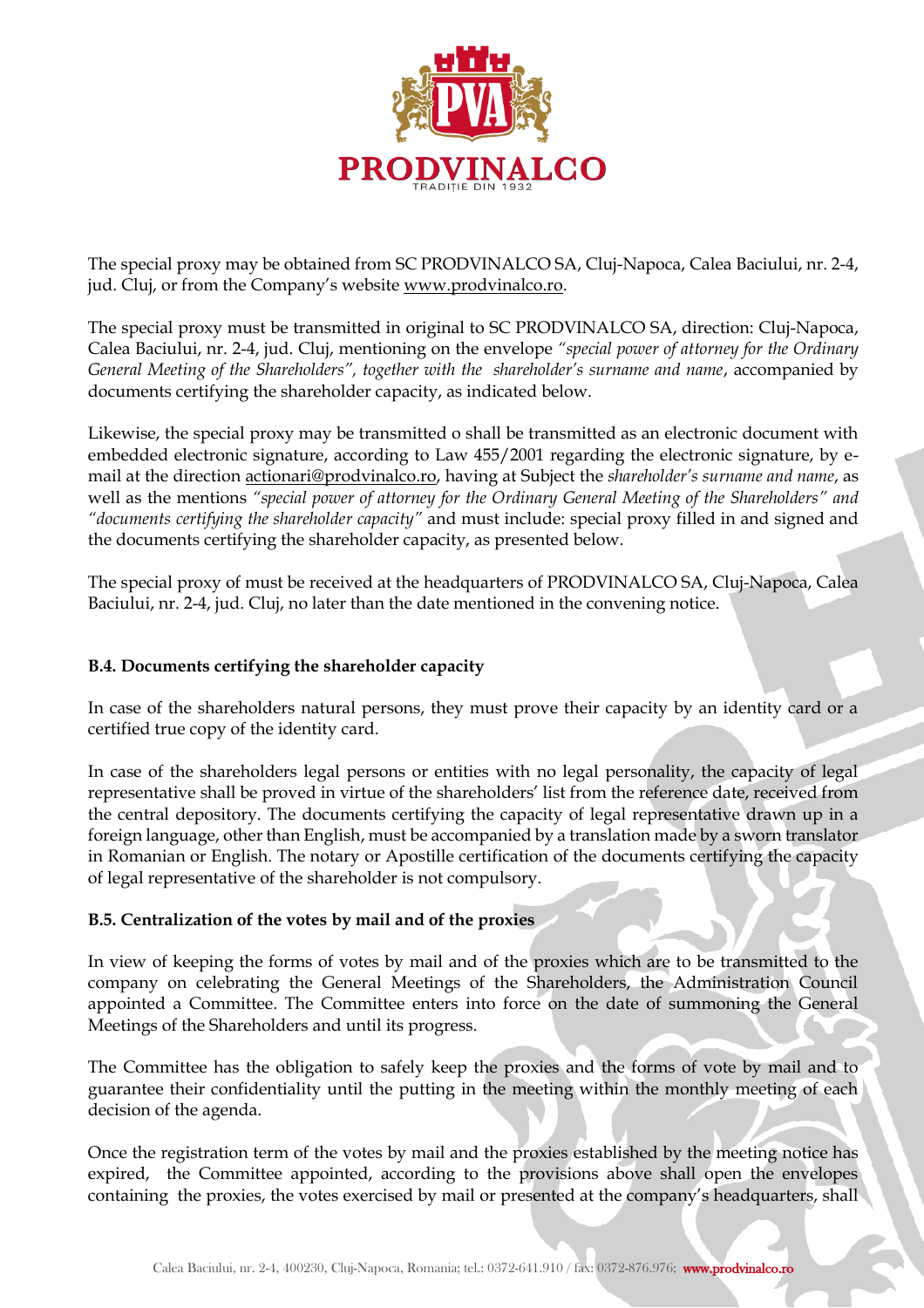

check the content of the proxies, as well as the votes expressed by mail, and then shall centralize all the votes validly expressed by mail; until the celebration of the meeting, the Committee must conclude a report including information regarding: the situation of the ballots received by mail and of the votes expressed and the situation of the proxies. The report shall be signed by the members of the Committee.

During the general meeting, the Committee shall transmit the information necessary for the determination of quorum. The results of the vote by mail for each item on the agenda shall be revealed after expressing all the votes in the room.

The Committee shall transmit the votes of the shareholders who have voted by mail to the secretary for the counting of votes, appointed within the General Meetings of the Shareholders, after putting in the meeting each item of the agenda, based on the minutes relative to the situation of the votes by mail.

## **C. Shareholders' rights**

One or several shareholders, individually or jointly representing at least 5% of the share capital has / have the right to place items on the agenda of the general meeting, provided that each item is accompanied by a justification or a draft resolution to be adopted by the general meeting , as well as the right to submit draft resolutions for items included or suggested to be included on the agenda of the general meeting. These rights may be exercised within 15 days at the most from the date of publication of the meeting notice.

Proposals may be submitted in original to SC PRODVINALCO SA, at Cluj-Napoca, no. 2-4 Calea Baciului, Cluj County, along with documents attesting the capacity of shareholder, as mentioned above, mentioning on the envelope "*for the general meeting of shareholders*" or sent by e-mail signed with electronic signature in compliance with Law 455 / 2001 on electronic signature at the following address: [actionari@prodvinalco.ro.](mailto:actionari@prodvinalco.ro)

Each shareholder has the right to ask questions related to items on the agenda. Applications may be submitted in original to SC PRODVINALCO SA, at the address: Cluj-Napoca, no. 2-4 Calea Baciului, Cluj County, along with documents attesting the capacity of shareholder, as mentioned above, mentioning on the envelope "*for the general meeting of shareholders"* or sent by e-mail signed with electronic signature in compliance with Law 455 / 2001 on electronic signature at the following address: [actionari@prodvinalco.ro.](mailto:actionari@prodvinalco.ro)

# **II. INFORMATION ON THE TOPICS ON THE AGENDA**

# **A. CORRECTION OF THE RETAINED EARNINGS**

The Board of Directors proposes to approve the correction of the account "1172 – Retained earnings from the correction of accounting errors", with the amount of 270,679.42 RON, representing amortization of prior year investments, impairment of investments, provisions for inactive inventory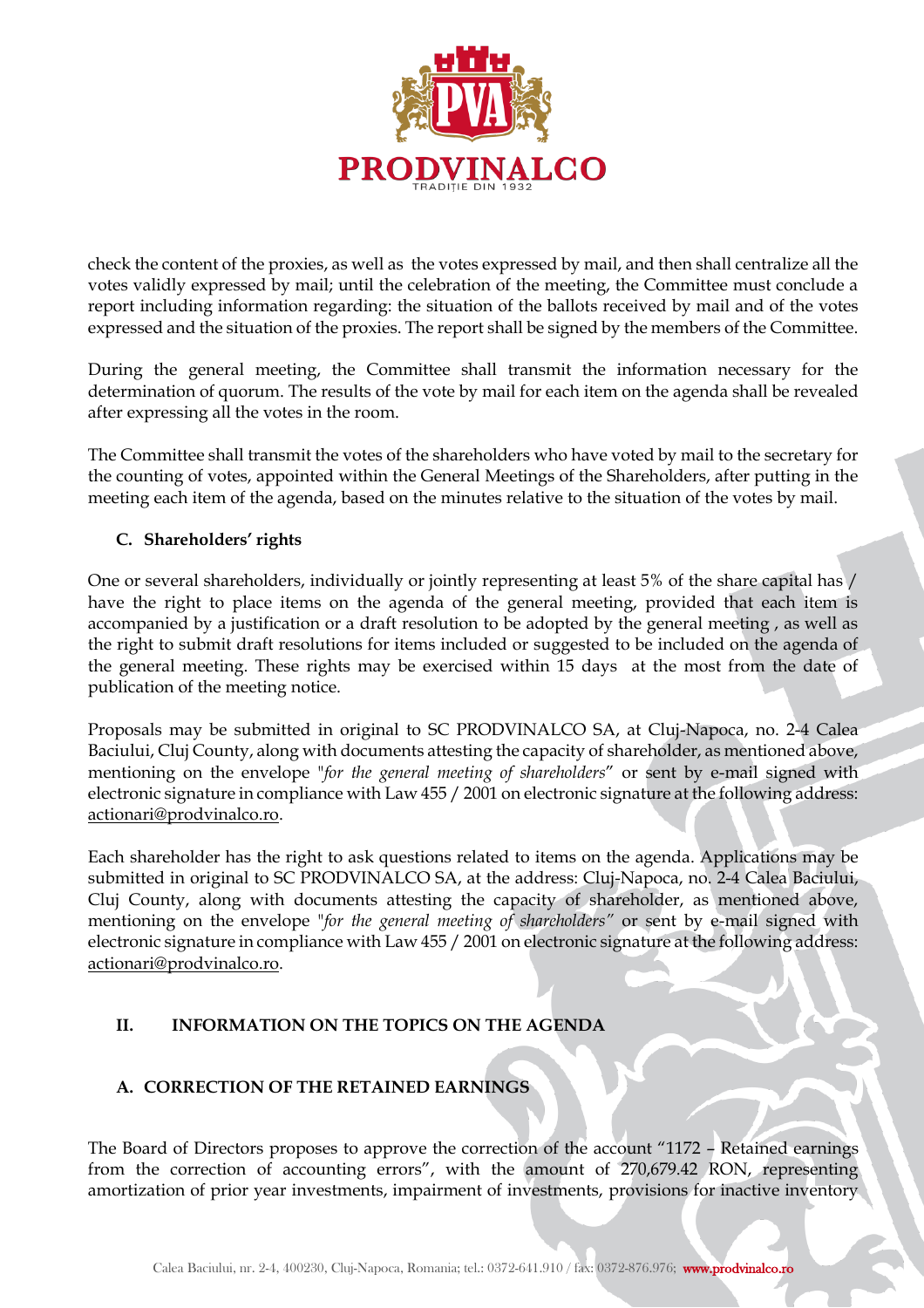

(packaging materials) and the profit tax receivable from deductible expenses recorded in retained earnings, as follows:

Amortization of prior year investments 134,357.72 lei Impairment of investments 83,965.42 lei Provisions for inactive inventory (packaging materials) 73,853.28 lei Profit tax receivable from deductible expenses recorded in retained earnings 21,497.00 lei **TOTAL 270,679.42 LEI**

## **B. APPROVAL OF THE FINANCIAL STATEMENTS OF PRODVINALCO SA FOR THE FISCAL YEAR 2018.**

The Financial Statements for the financial year 2018 were drawn in accordance with the legal provisions. To view the complete form of financial statements, shareholders can access on the website [www.prodvinalco.ro,](http://www.prodvinalco.ro/) the material called "2018 Financial Statements".

Also, the Financial Statements can be obtained from the headquarters of Prodvinalco SA, Cluj-Napoca, Calea Baciului, no. 2-4, Cluj County, every working day, between the hours of 8:30 to 3:00 p.m.

## **C. APPROVAL OF THE MANAGEMENT REPORT ON THE FINANCIAL RESULTS OF SC PRODVINALCO SA FOR THE FISCAL YEAR 2018.**

The Administration Council draws up for each financial year a report called Management Report, which includes a fair review of the development and performance of the entity's activities and its financial position, together with a description of the principal risks identified.

To view the Management Report on the financial results of PRODVINALCO SA for the financial year 2018, the shareholders can access to the website [www.prodvinalco.ro,](http://www.prodvinalco.ro/) the material called "Management" Report 2018'.

Also, the Management Report can be obtained from the headquarters of Prodvinalco SA, Cluj-Napoca, Calea Baciului, no. 2-4, Cluj County, every working day, between the hours of 8:30 to 3:00 p.m.

## **D. APPROVAL OF AN INDEPENDENT FINANCIAL AUDITOR'S REPORT ON THE FINANCIAL STATEMENTS OF THE FISCAL YEAR 2018.**

Annual financial statements must be audited annually. The financial statements for the financial year 2018 were audited by Deloitte Audit. To view the Auditor's Report on the financial results of PRODVINALCO SA for the financial year 2018, the shareholders can access to the website [www.prodvinalco.ro,](http://www.prodvinalco.ro/) the material called "Auditor's Report 2018 '.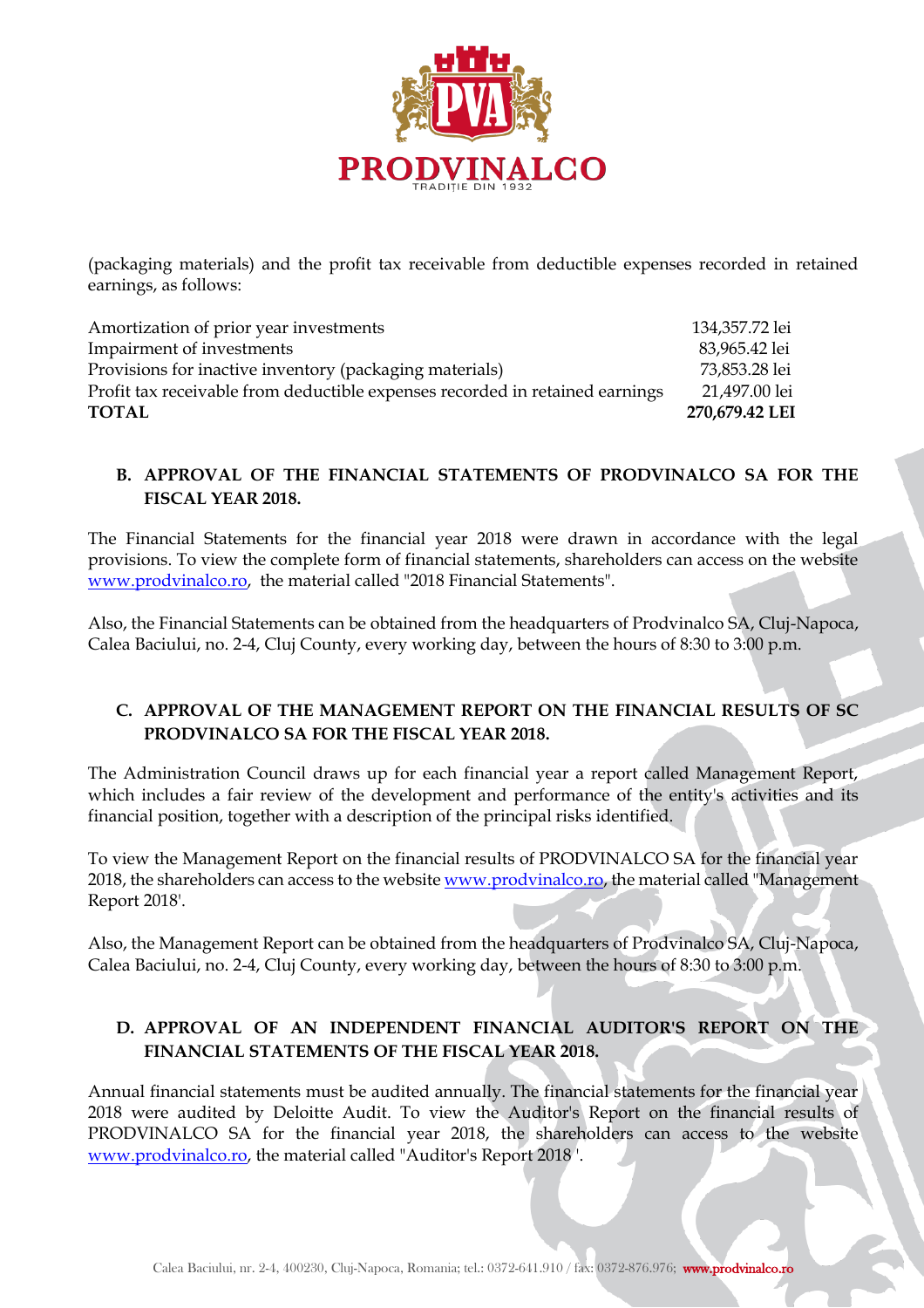

Also, the Auditor's Report can be obtained from the headquarters of Prodvinalco SA, Cluj-Napoca, Calea Baciului, no. 2-4, Cluj County, every working day, between the hours of 8:30 to 3:00 p.m.

# **E. APPROVAL OF THE DISTRIBUTION OF ACCOUNTING PROFIT OF THE FISCAL YEAR 2018 AND DIVIDENDS DISTRIBUTION.**

According to the Financial Statements for the year 2018, the net profit amounts 13.552.870 lei.

The Administration Council proposes to approve the distribution of the net profit of 2018, as follows:

- 1.179.157 lei Other Reserves representing reinvested profit
- 10.000.000 lei as dividends, representing 0.31751 lei gross dividend/share
- 2.373.713 lei Retained Earnings

Payments representing dividends owed to shareholders will be made via the Central Depository and via the Participants in the clearing-settlement system.

For shareholders who do not have an open account with any of the Participants in the clearingsettlement system, payment of dividends will be done by the Central Depository, via its contracted Payment Agent.

For shareholders who have an open account with any of the Participants in the clearing-settlement system, payment of dividends will be done by the Central Depository, via the respective Participant.

## **F. APPROVAL OF INCOME AND EXPENDITURE BUDGET FOR THE FISCAL YEAR 2019.**

To view the income and expenditure budget for the financial year 2019, the shareholders can access to the websit[e www.prodvinalco.ro](http://www.prodvinalco.ro/), the material called 'Income and Expenditure Budget 2019'.

Also, the Income and Expenditure Budget 2018 can be obtained from the headquarters of Prodvinalco SA, Cluj-Napoca, Calea Baciului, no. 2-4, Cluj County, every working day, between the hours of 8:30 to 3:00 p.m.

## **G. APPROVAL OF THE REMUNERATION FOR THE ADMINISTRATION COUNCIL FOR THE ONGOING YEAR.**

The Administration Council proposes to allocate an annual budget of RON 286.440 for the remuneration of administrators. The annual budget represents the gross cumulative value of the remuneration and will be allocated to the next 12 calendar months - May 2019 - April 2020. The remuneration of each member will be established within the annual budget allocated, at the first meeting of the Administration Council, according to its structure.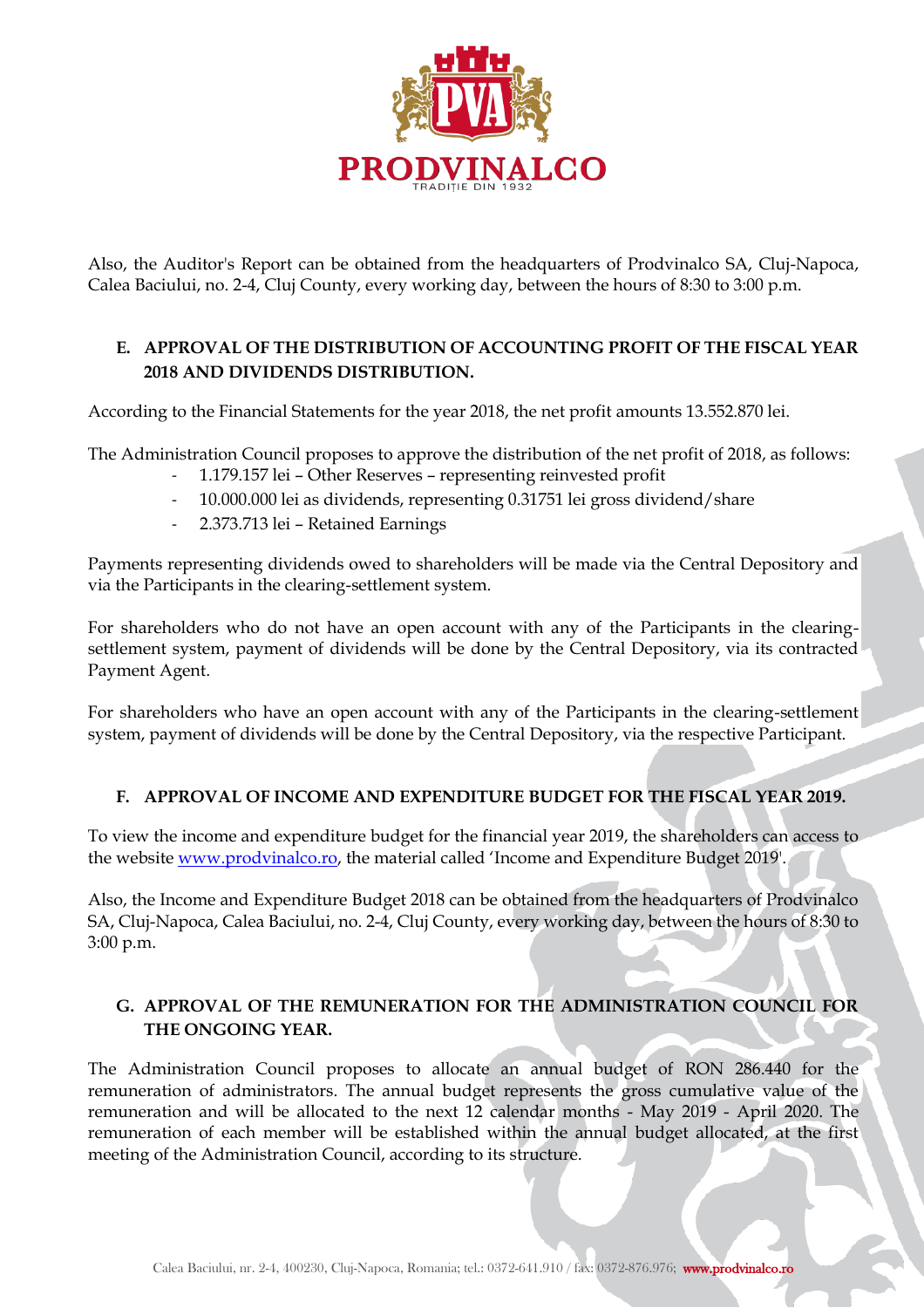

# **H. THE APPROVAL OF THE ADMINISTRATION COUNCIL MEMBERS DISCHARGE FOR THE FISCAL YEAR 2018.**

During fiscal year 2018, the Administration Council of PRODVINALCO SA was formed by:

ALBON VASILE - PRESIDENT MIRCEA TODEA DORIN - EXECUTIVE PRESIDENT HOSU VIOREL MARCEL - MEMBER HOSU MARILENA - MEMBER TODEA OF NICOLAE GHEORGHE - MEMBER ALBON MIRCEA RADU - MEMBER MORARU ALIN CONSTANTIN - MEMBER

The Administration Council has fulfilled its duties according to the law and statute.

The Administration Council proposes to shareholders to approve the discharge of administrators, after analyzing the financial statements, the management report and the financial auditor's report.

**I. AUTHORIZING OF THE ADMINISTRATION COUNCIL TO APPOINT THE PAYING AGENT AND TO REPRESENT THE COMPANY AND PERFORM ALL THE NECESSARY STEPS IN ORDER TO IMPLEMENT THIS DECISION, IN RELATIONS WITH THE CENTRAL DEPOSITORY AND THE PAYMENT AGENT, AS WELL AS FOR PROPERLY INFORMING THE SHAREHOLDERS ABOUT ALL THE DETAILS REGARDING THE PAYMENT OF THE DIVIDENDS.**

In order to enforce the present decision, the Company must sign a valid contract with the Central Depository and a payment agent. It is also necessary to inform the shareholders regarding the method and timing of payments.

To perform these actions and to appoint the payment agent is proposed to authorize the Administration Council.

**J. AUTHORIZING THE PRESIDENT OF THE ADMINISTRATION COUNCIL / EXECUTIVE PRESIDENT OF THE ADMINISTRATION COUNCIL, TO ELABORATE AND SIGN ALL THE DECISIONS APPROVED IN THE ORDINARY GENERAL MEETING OF THE COMPANY, AS WELL AS TO MAKE THE NECESSARY FORMALITIES AT THE TRADE REGISTRY, THE OFFICIAL JOURNAL, ASF AND BVB.** 

In accordance with Law no. 31/1990 on trading companies, Law no. 26/1990 on Trade Registry and Law 24/2017 on issuers of financial instruments and market operations, the resolution of the General Meeting of Shareholders shall be registered at the Trade Registry and published in the Romanian